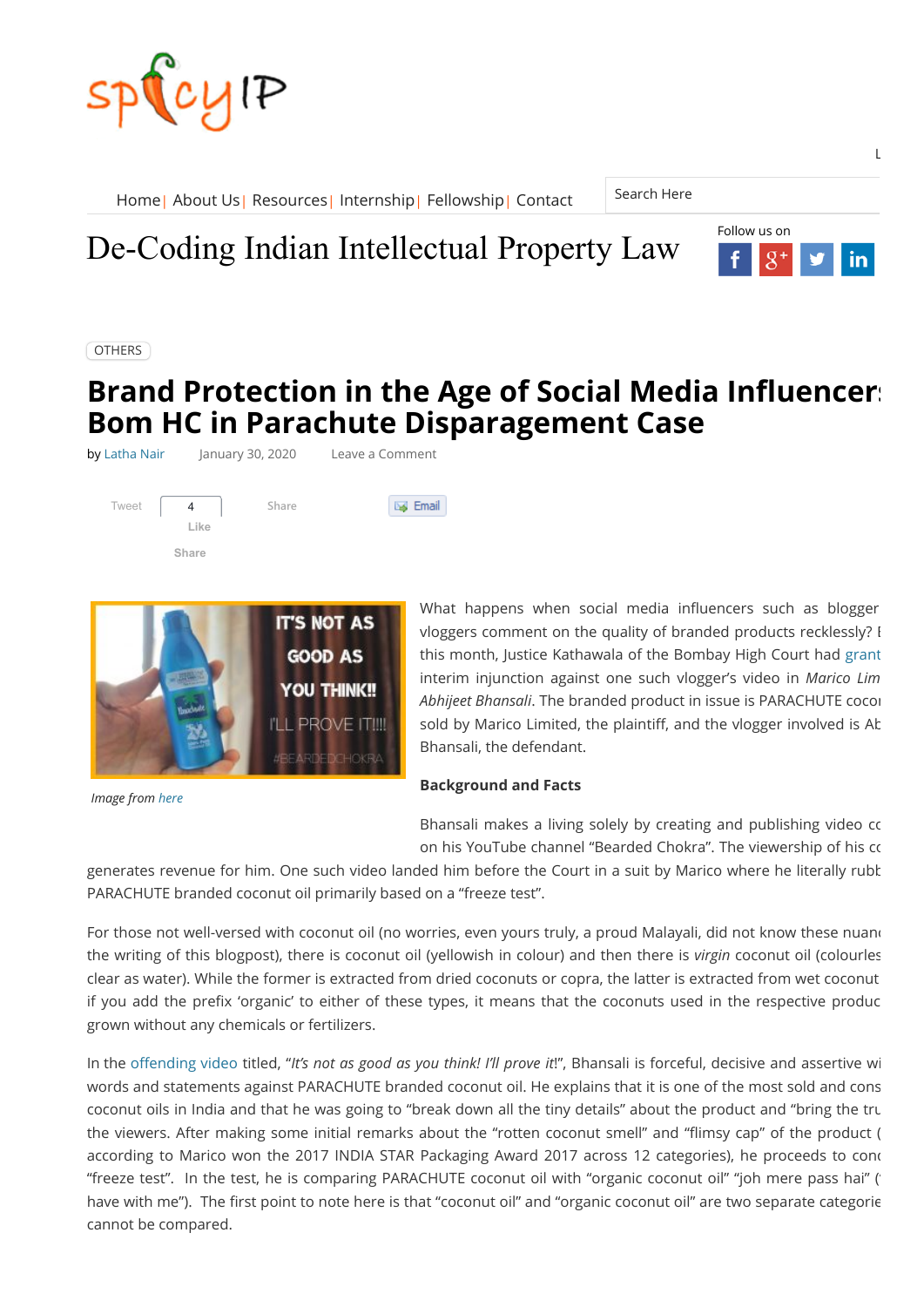He then pours the respective oils into two separate glasses and freezes them in the refrigerator for some time. Wh takes it out, he points out that PARACHUTE coconut oil did not freeze well, that it is greyish in colour with impu whereas his sample froze perfectly and is snow white in colour. Conspicuously, Bhansali did not state the details product used by him for comparison or its source in the "freeze test". The next important point to note is that, be the colour of the respective oils in the frozen and liquid forms, Bhansali has not analysed any other paramet Marico's product.

#### **Brief Arguments of the Parties**

Marico argued before the Court that the video was intended to malign the company and its product, that the "freezo was the wrong test, that it amounted to disparagement, slander of goods, and malicious falsehood and that it was en to special damages. Bhansali defended the video and his actions stating, among others, that it was an effort to ec the public, that he is not a competitor of Marico, that Marico is not entitled to damages in the absence of proof th revenues were affected and that he had the freedom of speech in the absence of fetters under existing laws.

#### **Some of the Findings by the Court**

#### *Misrepresentation*

Interestingly, while Bhansali refers to the product used for comparison as 'organic coconut oil' in the video, in his a in reply in the suit, he states that the test in which he compared PARACHUTE coconut oil was with "virgin coconu Bhansali attempted an ingenious defense that Marico's product label, which depicted a wet coconut with water spla out (which is incidentally its registered trademark) tricked consumers into believing that its product was derived fro coconut instead of copra. The Court found this explanation by Bhansali "astounding" and noted that it is not and cou have been that Bhansali did not know the difference between 'virgin' and 'virgin organic' coconut oils, because in the part of his video, he recommends 'virgin organic cold pressed coconut oil' to his viewers as an even higher gra coconut oil. The Court, therefore, held that Bhansali has purposely and knowingly misrepresented that he was comp Marico's product with 'organic coconut oil' when he was actually comparing it with 'virgin coconut oil'.

#### **Social Media Influencers and their Responsibility**

Court noted that social media influencers are individuals who have acquired a considerable follower base on social along with a degree of credibility in their respective space and their statements have a magnified and profound imp their audience. However, it pointed out that, with power also comes responsibility and hence a social media influ cannot deliver statements with the same impunity available to an ordinary person.

#### **Disparagement and Special Damages Suffered by Marico**

Based on the review of the video and the insufficient material relied on by Bhansali, the Court noted that his statem were false and were made recklessly. In cases of disparagement or slander of goods, the Court observed tha reputation of the plaintiff's product is impacted where customers are induced not to purchase its product. To analys further, the Court examined some of the comments on Bhansali's channel regarding the video, where several custo of Marico had expressed their decision to stop purchasing the product after watching the video. Based on the sam Court concluded that the damage suffered by Marico could not be underestimated and held that the video met  $\lambda$ three factors of "*intent, manner and message sought to be conveyed*" as laid down by the Division Bench in *G Cooperative v. Hindustan Unilever,* as the factors for deciding the question of disparagement. As such the Court foun Marico suffered special damages.

Accordingly, the Court directed Bhansali to take down the offending video in the interim.

### **Appeal before the DB**

Yesterday, a Division Bench of the Court, while admitting an appeal by Bhansali, [asked](https://www.livelaw.in/news-updates/freedom-of-speech-on-a-higher-pedestal-than-reputation-bombay-hc-asks-vlogger-and-marico-to-sit-across-the-table-152106?infinitescroll=1) the parties to resolve the r amicably.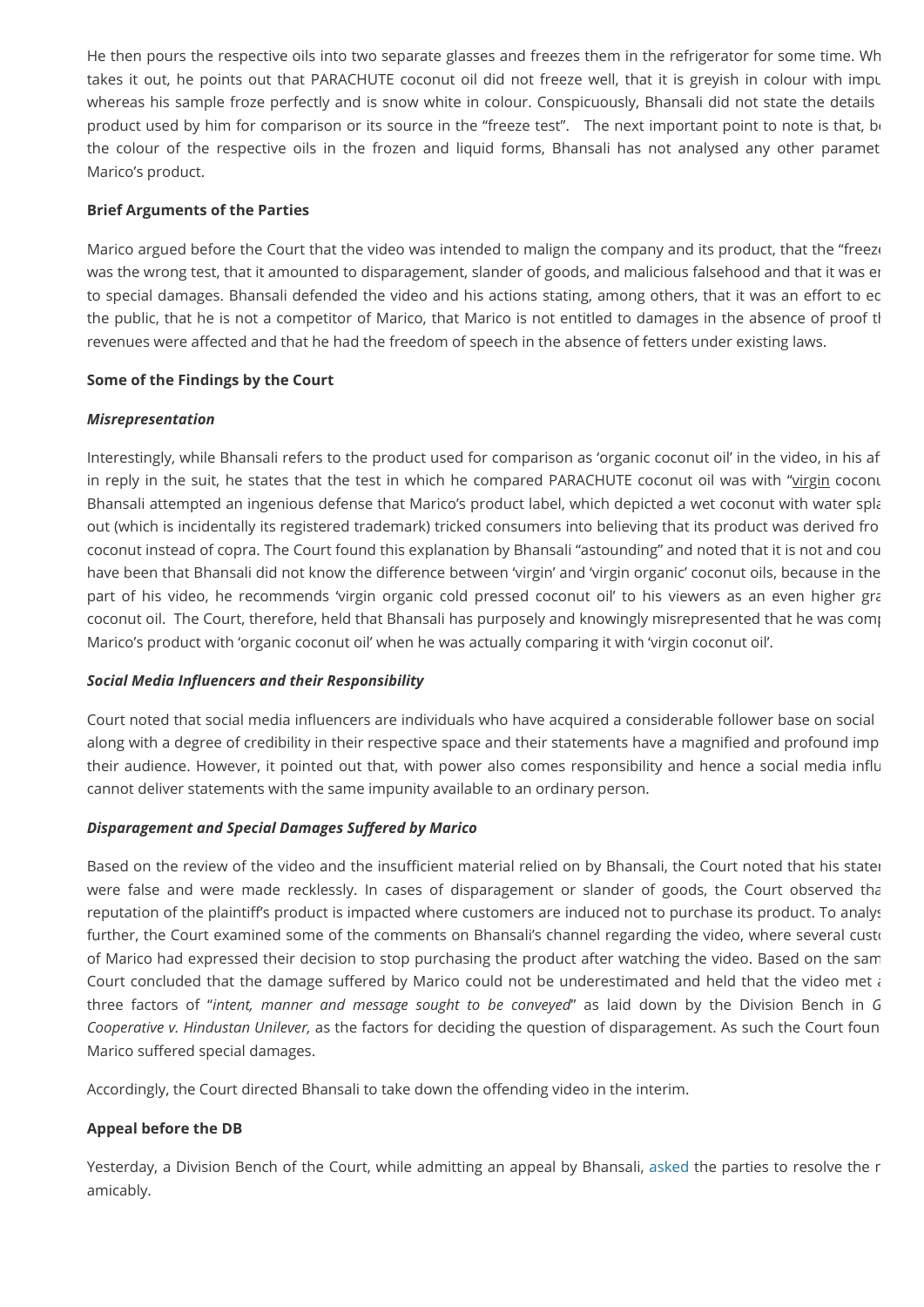The [LiveLaw article](https://www.livelaw.in/news-updates/freedom-of-speech-on-a-higher-pedestal-than-reputation-bombay-hc-asks-vlogger-and-marico-to-sit-across-the-table-152106?infinitescroll=1) refers to two observations by the Bench. The first one is that, "freedom of speech is always pu *higher pedestal than reputation even though both are fundamental rights*". And the second one is that, "*if the soc reposing trust in what they (social media influencers) say, then that trust comes with an obligation. The problem with the in and social media nowadays is that there is so much information that people mistake it for knowledge*".

Currently, these observations do not give any clue as to the mind of the Division Bench. However, having read the or the Single Judge, I am hopeful that the Division Bench will see through the bearded Chokra's video trick.



(Visited 227 times, 148 visits today)

## **More from my site**



Delhi HC Gives Expansive Interpretation to Section 79 of IT Act: Issues Global Blocking [Order Against](https://spicyip.com/2019/11/delhi-hc-gives-expansive-interpretation-to-section-79-of-it-act-issues-global-blocking-order.html) Intermediaries



Defamation on social [media: Delhi High Court](https://spicyip.com/2014/07/defamation-on-social-media-delhi-high-court-adopts-the-single-publication-rule.html) adopts the 'Single Publication Rule'



[Udta Punjab: Of Courts,](https://spicyip.com/2016/06/udta-punjab-linking-courts-cuts-copyrights-and-conflicted-counsels.html) Cuts and Copyrights



[Bombay High Court](https://spicyip.com/2019/11/bombay-high-court-orders-urgent-ex-parte-ad-interim-applications-in-ip-matters-to-be-held-in-chambers-now-revoked.html) Orders 'Urgent' Ex-Parte Ad-Interim Applications in IP Matters to be Held in Chambers (Now Revoked)



[Bombay HC Imposes A](https://spicyip.com/2019/05/bombay-hc-imposes-a-whopping-amount-of-rs-5-cr-costs-for-trademark-infringement.html) Whopping Amount Of Rs. 5 Cr Costs For Trademark Infringement



SpicyIP Fellowship 2017- 18: Beginner's Guide to [Combating Infringement](https://spicyip.com/2017/04/spicyip-fellowship-2017-18-beginners-guide-to-combating-infringement-on-social-media.html) on Social Media

Tags: [Bombay High Court](https://spicyip.com/tag/bombay-high-court), [Defamation](https://spicyip.com/tag/defamation), [Disparagement](https://spicyip.com/tag/disparagement), [Free Speech](https://spicyip.com/tag/free-speech), [Social Media](https://spicyip.com/tag/social-media)

# **Latha Nair**

Latha is a partner with the Indian IP boutique, K&S Partners. An alumnus of NLSIU Bangalore, Latha's practice in the firm focus prosecution and enforcement of trademarks, domain names and copyrights as well as advisory and transactional work relatin thereto. A niche area of her practice also focuses on the protection of geographical indications. Latha has published several ar